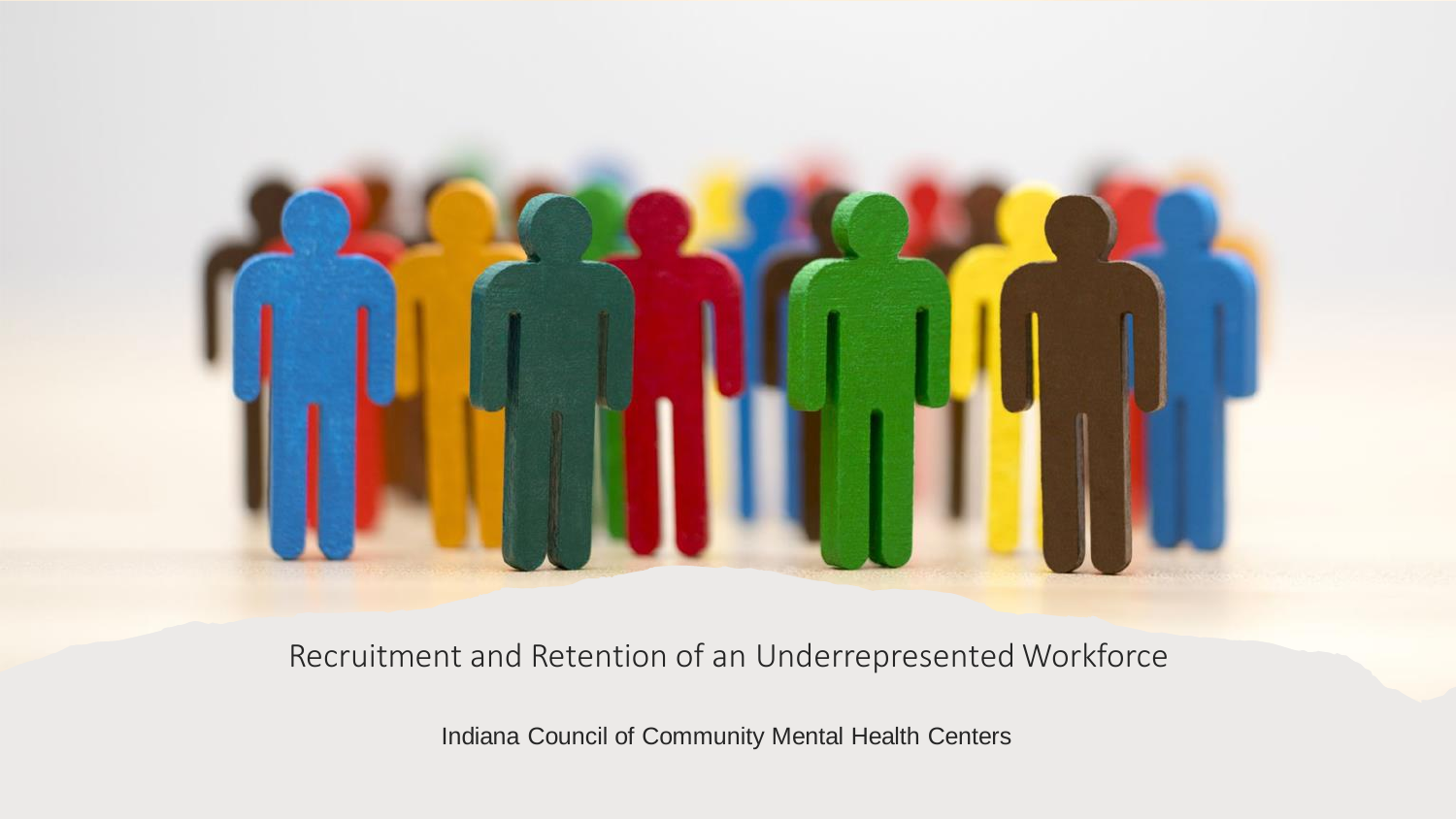#### As We Begin…



Speak from your experience



Understand that we are individuals AND a part of systems



Be present…in this moment



Expect a range of emotions



Take a seat at the table



I am so happy we are here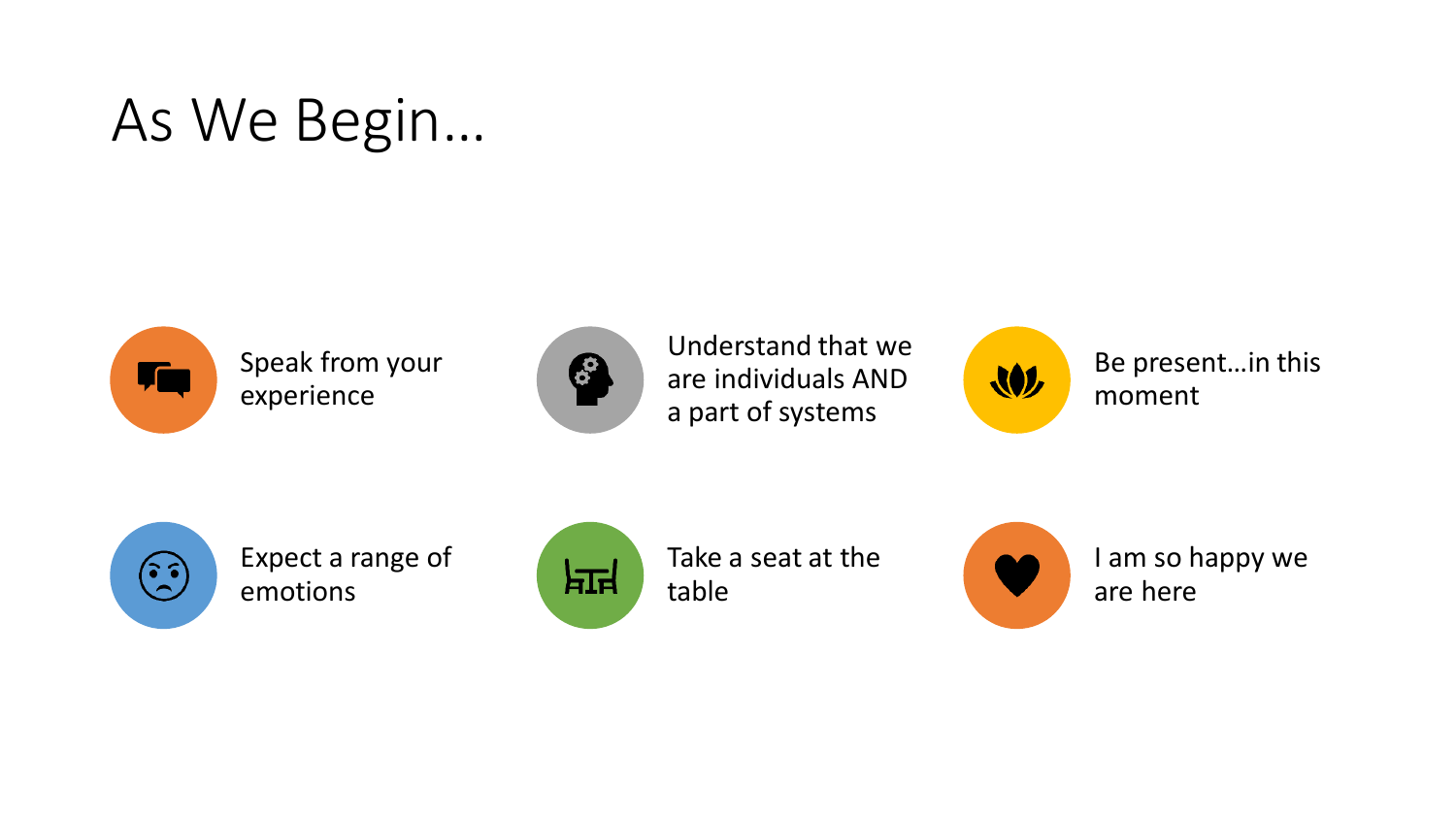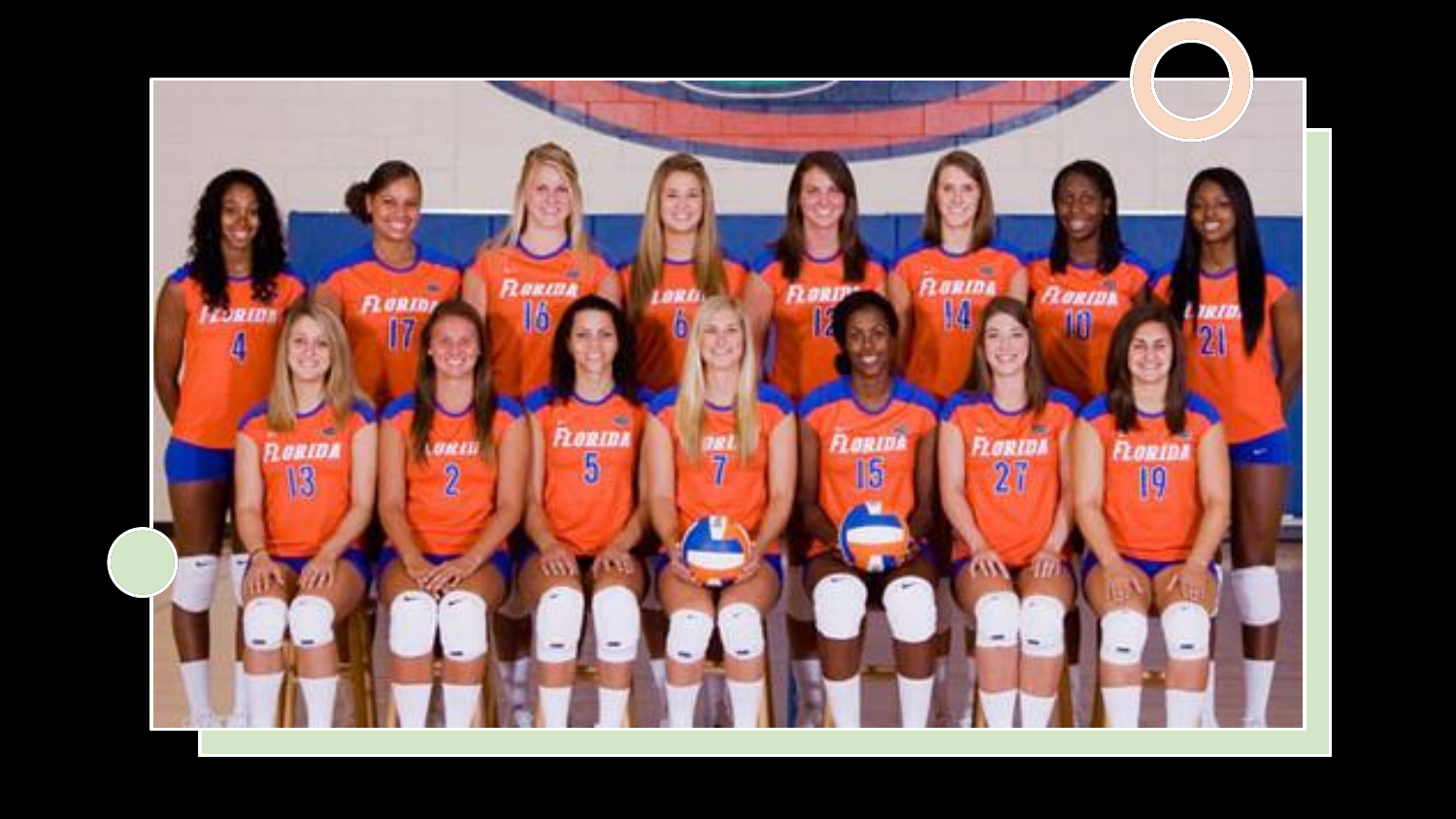### Explore…

- You are about to begin a new job
	- Wishlist of things you desire from your new employer (minus mission and benefits)
	- Things that might make you second guess your decision to accept the offer
- Why would someone want to work for your agency?
	- Outside of mission and benefits

Hang on to your written responses.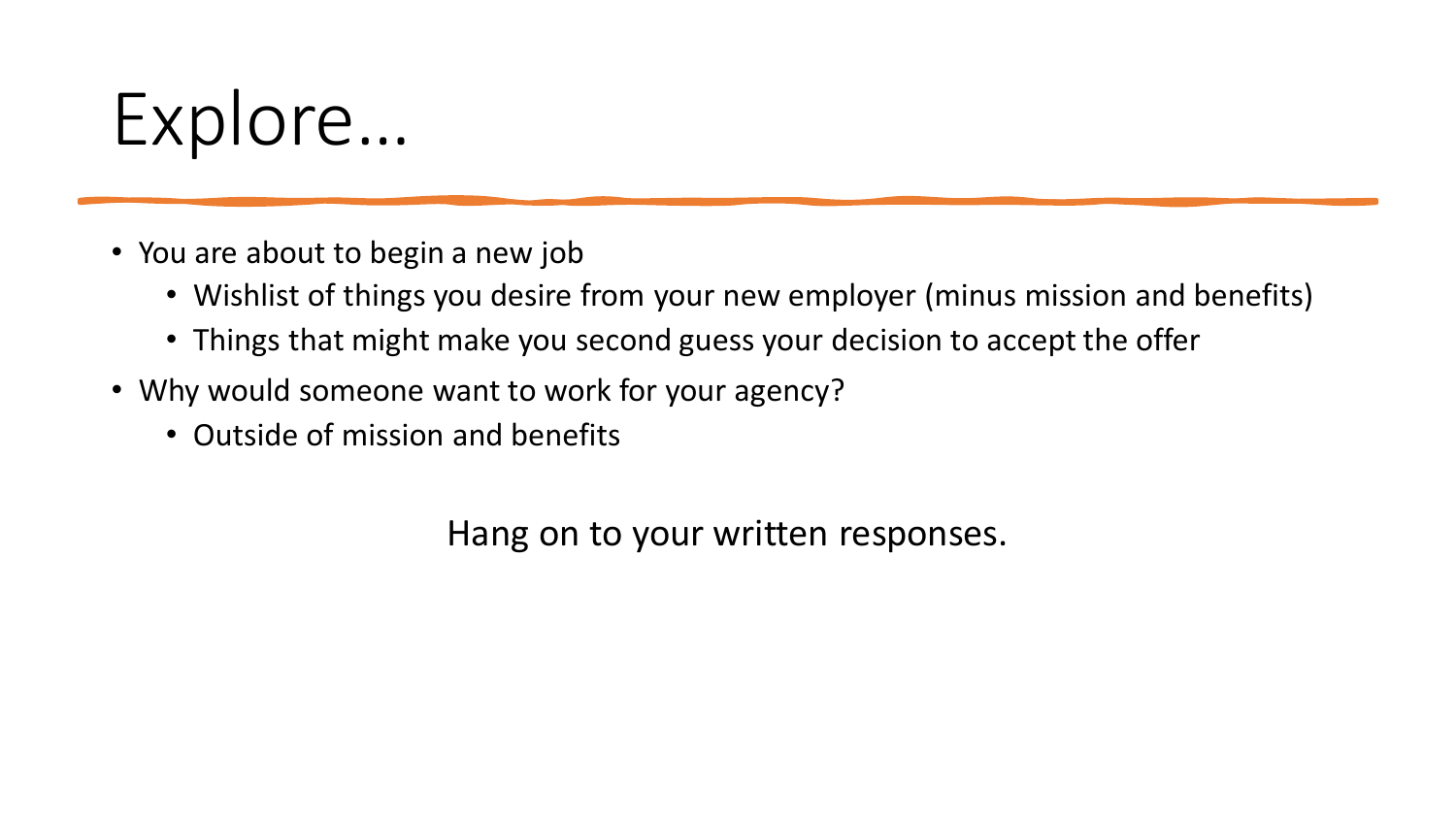The weather, politics, natural disasters, stock market, world events, bad drivers, injury or illness, actions of others,

> People in my life, family, children, neighbours, co-workers,

What I read, ongoing learning What I say. My actions Where I live and work Friends I choose Attitude **Spiritual focus My Finances** Time management Diet Exercise Rest

**CONTROL** 

my community **INFLUENCE** 

corporate decision in workplace

**CONCERN**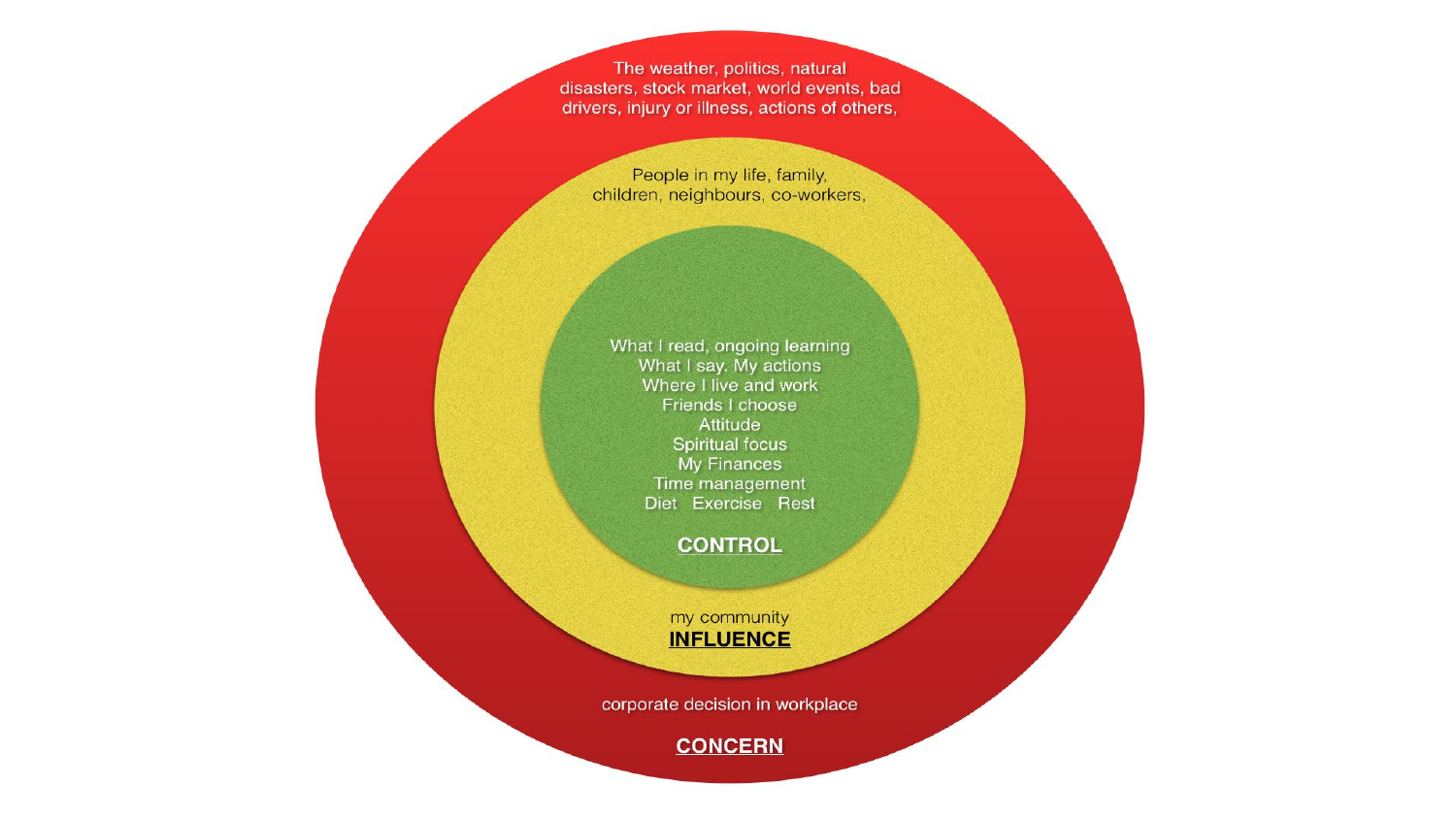## Connecting Elements



#### **Capacity Building**

#### **Action**

#### Hearts and minds

- Purpose and vision
- Values and beliefs
- Emotions and feelings
- Community

#### **Behaviors**

- Norms
- Practices and skills
- Communications
- Measures and outcomes

#### **Structures**

- Processes and strategies
- Budgets
- Policy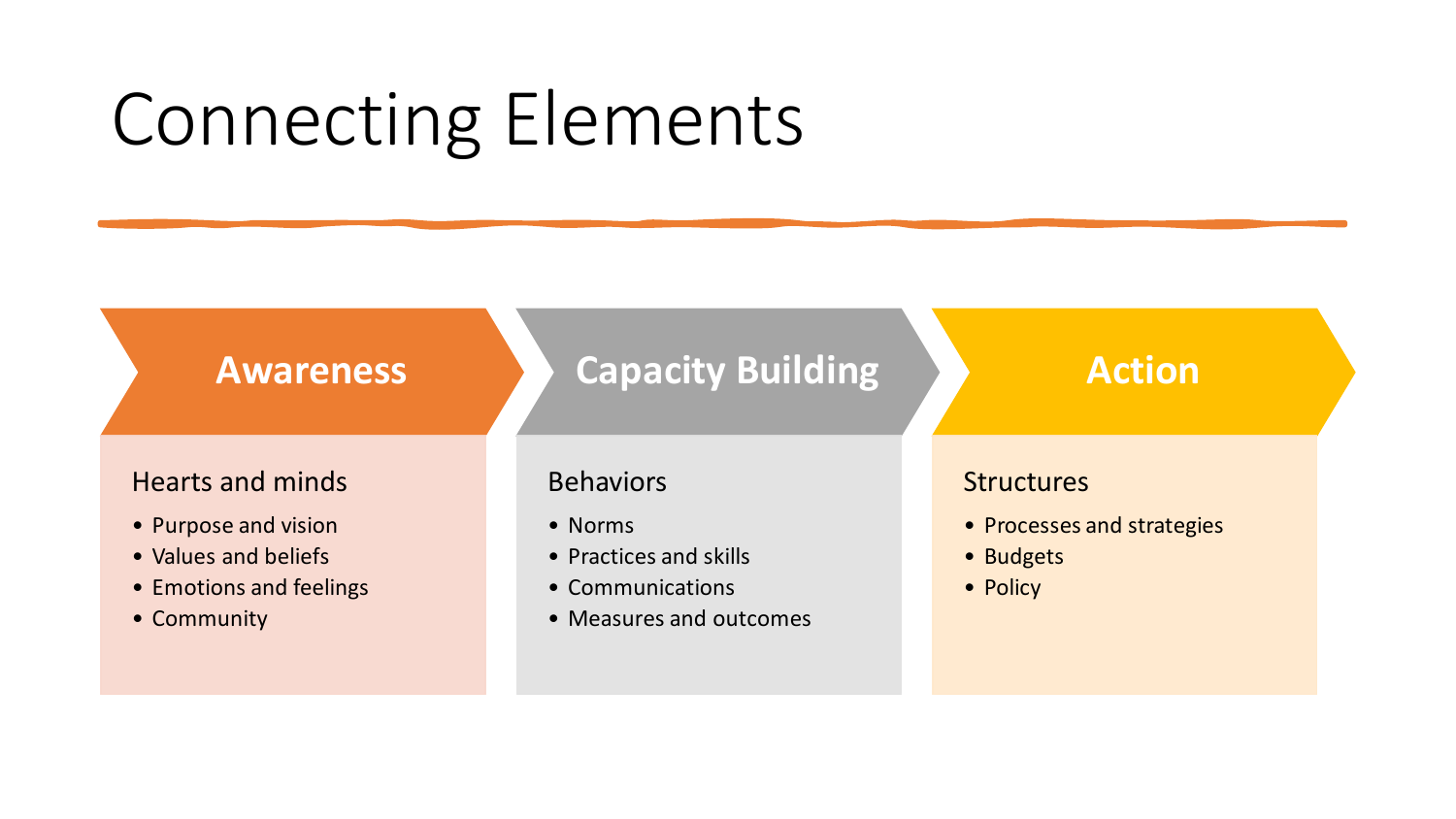## Building Diversity

- What do we mean when we say, "building a diverse workforce?"
	- Diverse from what?

**Identity Categories Most Often Considered**

Sexual orientation

Gender identity

Disability nuance

Religion

Race/ethnicity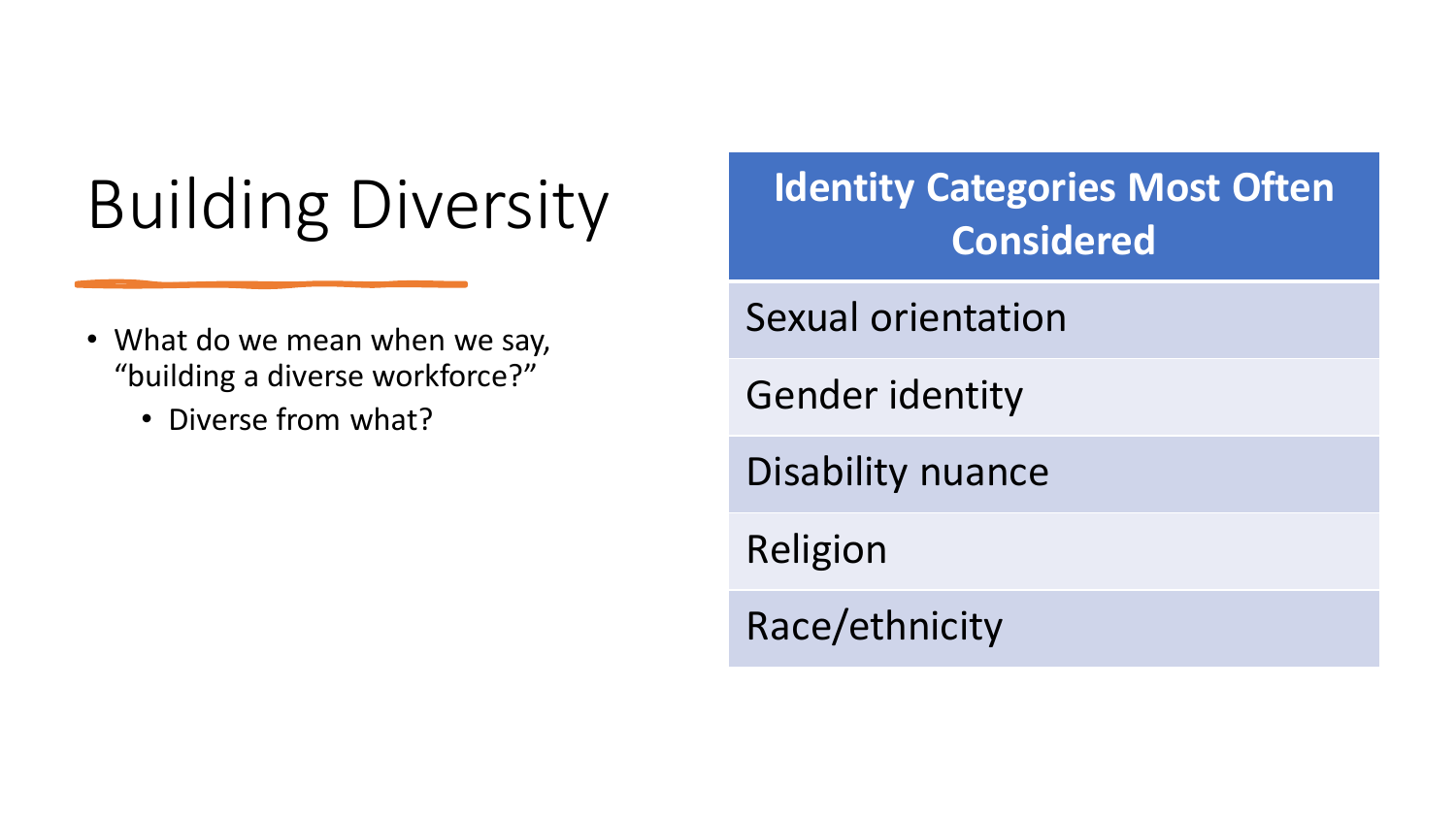#### American Psychological Association – Race and Ethnicity

White  $-84%$ 

Asian  $-4%$ 

Hispanic – 7%

 $Black - 3%$ 

Multiracial/other – 2%

**Race/Ethnicity** 

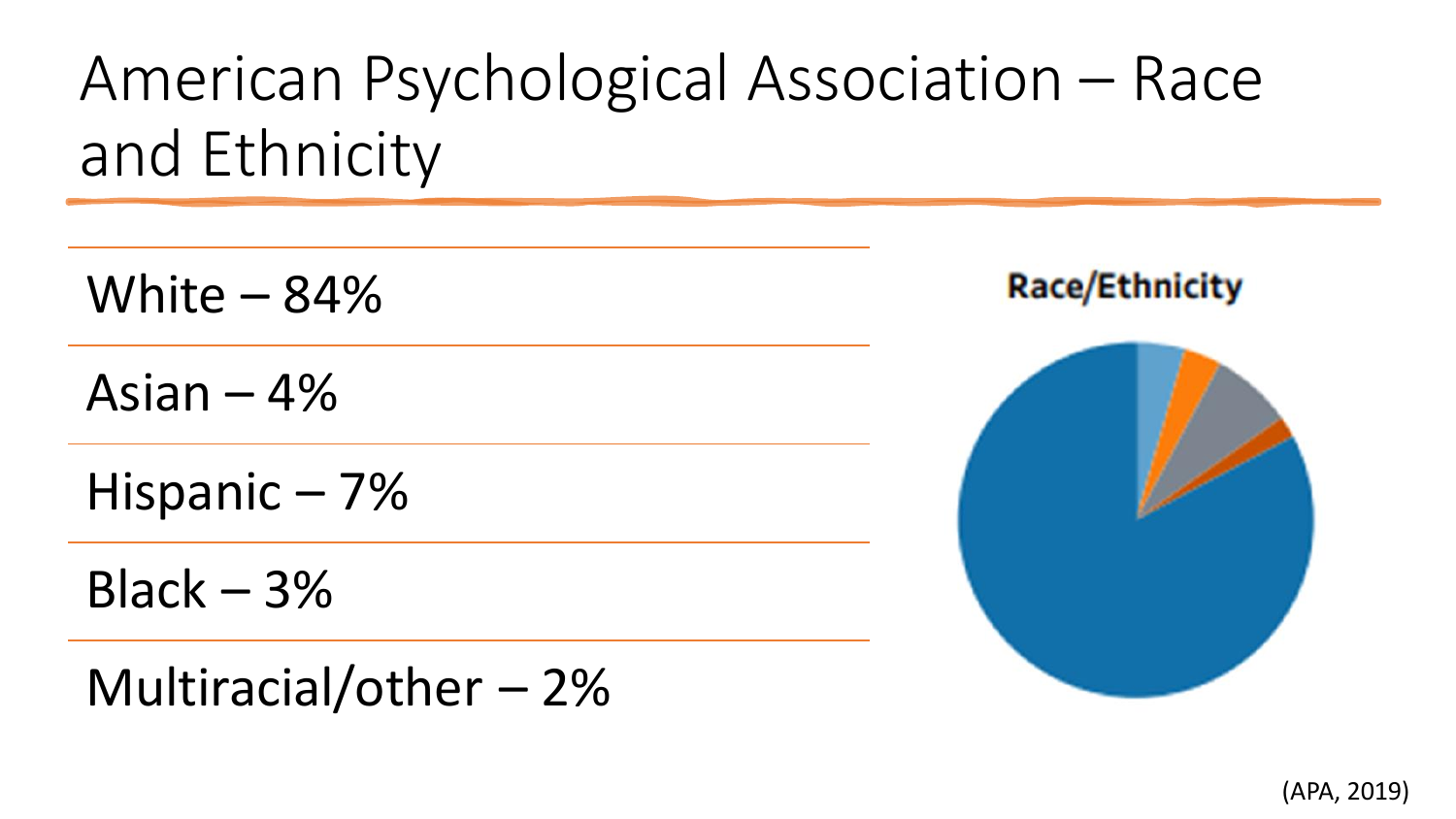![](_page_8_Picture_0.jpeg)

#### Gender

- Women -70%
- Men –30%

Disability Status

- Without disabilities 95%
- With disabilities 5%

**Disability Status** 

![](_page_8_Figure_8.jpeg)

![](_page_8_Picture_10.jpeg)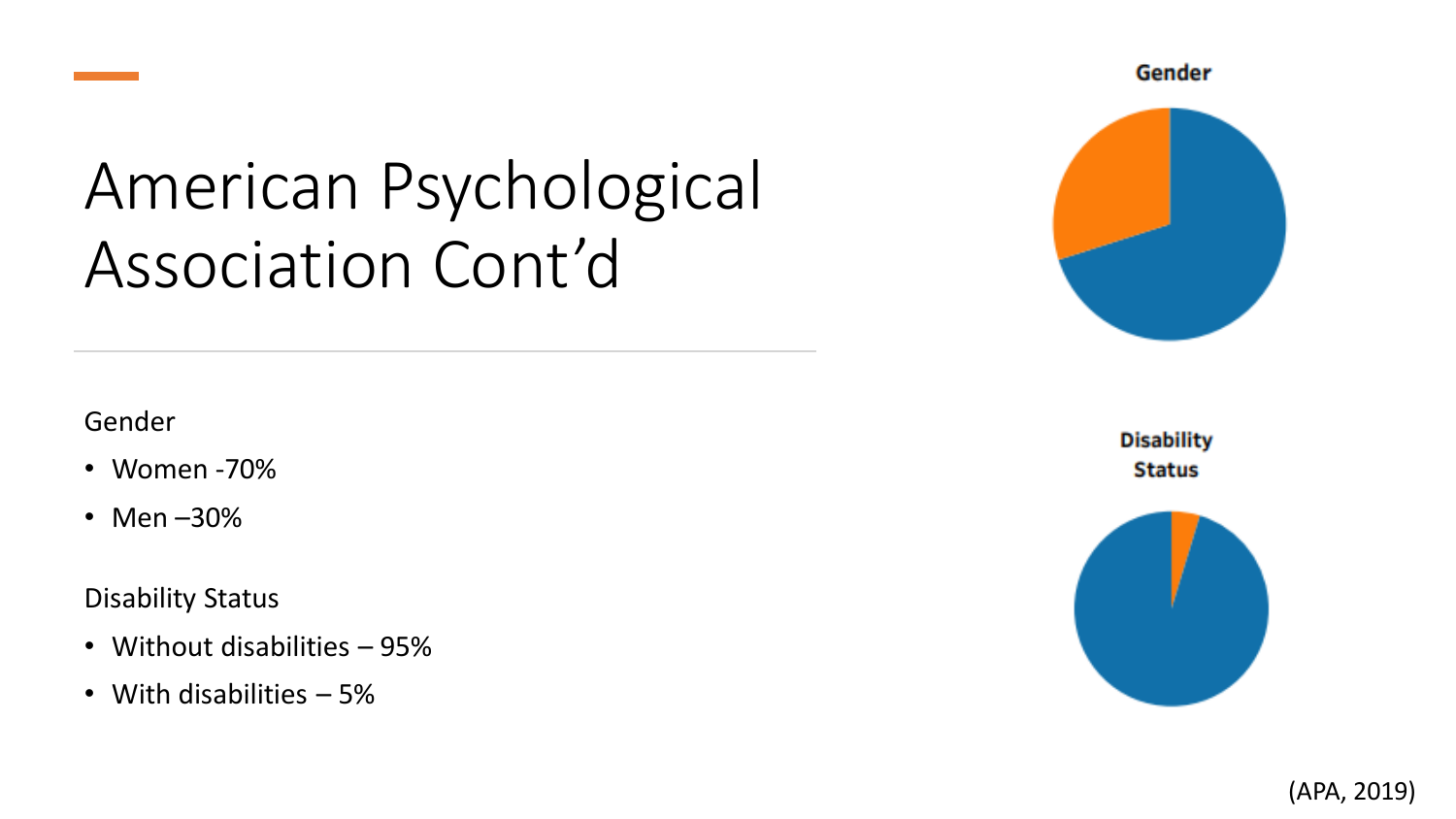## FSSA – Workforce Demographics

#### Race

- White  $-85%$
- Black  $6\%$
- Hispanic 3%
- Asian  $-2%$
- American Indian or Alaska Native 1%
- $\bullet$  Other  $1\%$

#### Gender

- $\bullet$  Women 65%
- Men 29%
- Transgender male 1%
- Gender variant 1%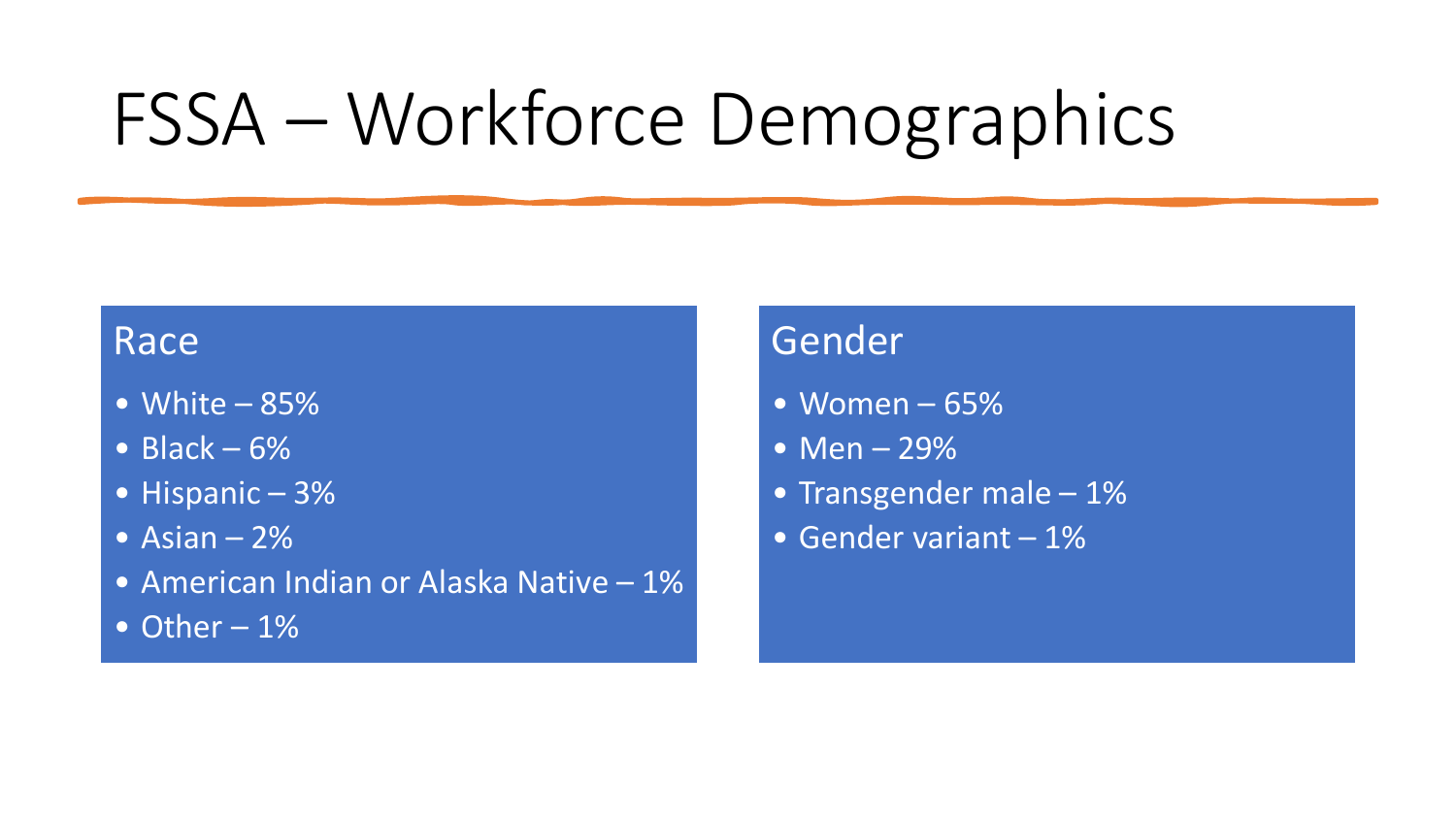## Define Your Problem

Define what diversity means for your organization

- Who are you trying to find and keep?
- Why are you trying to find and keep them?

![](_page_10_Picture_4.jpeg)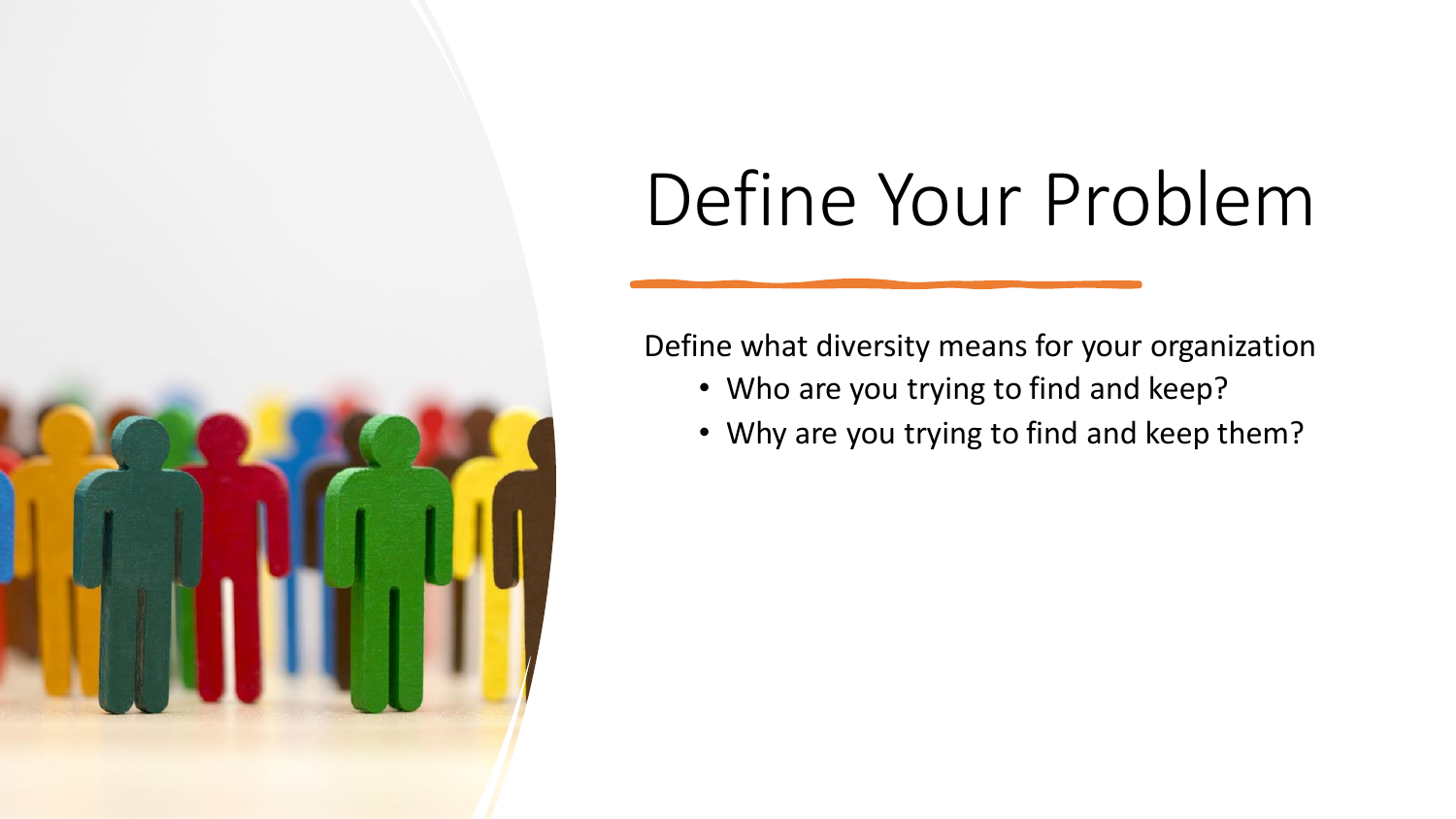# Challenges in Building Diversity

#### Can't find "qualified" candidates

We need people NOW

Getting people to walk into homogeneous spaces

We are dealing with the way people relate to work

You are NOT lowering the bar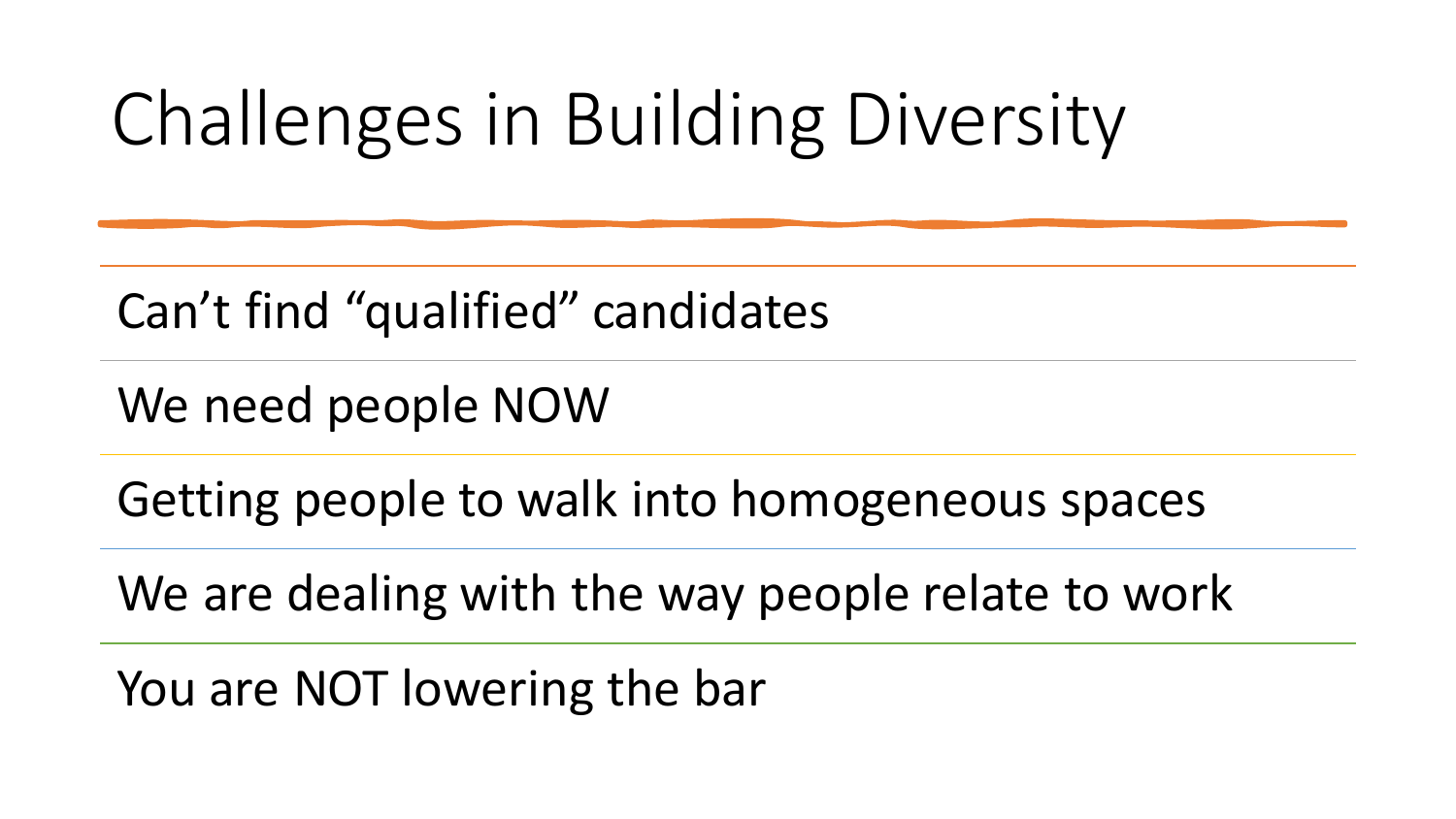![](_page_12_Picture_0.jpeg)

• Things about your agency that may not be and/or feel inclusive

Hang on to your written responses.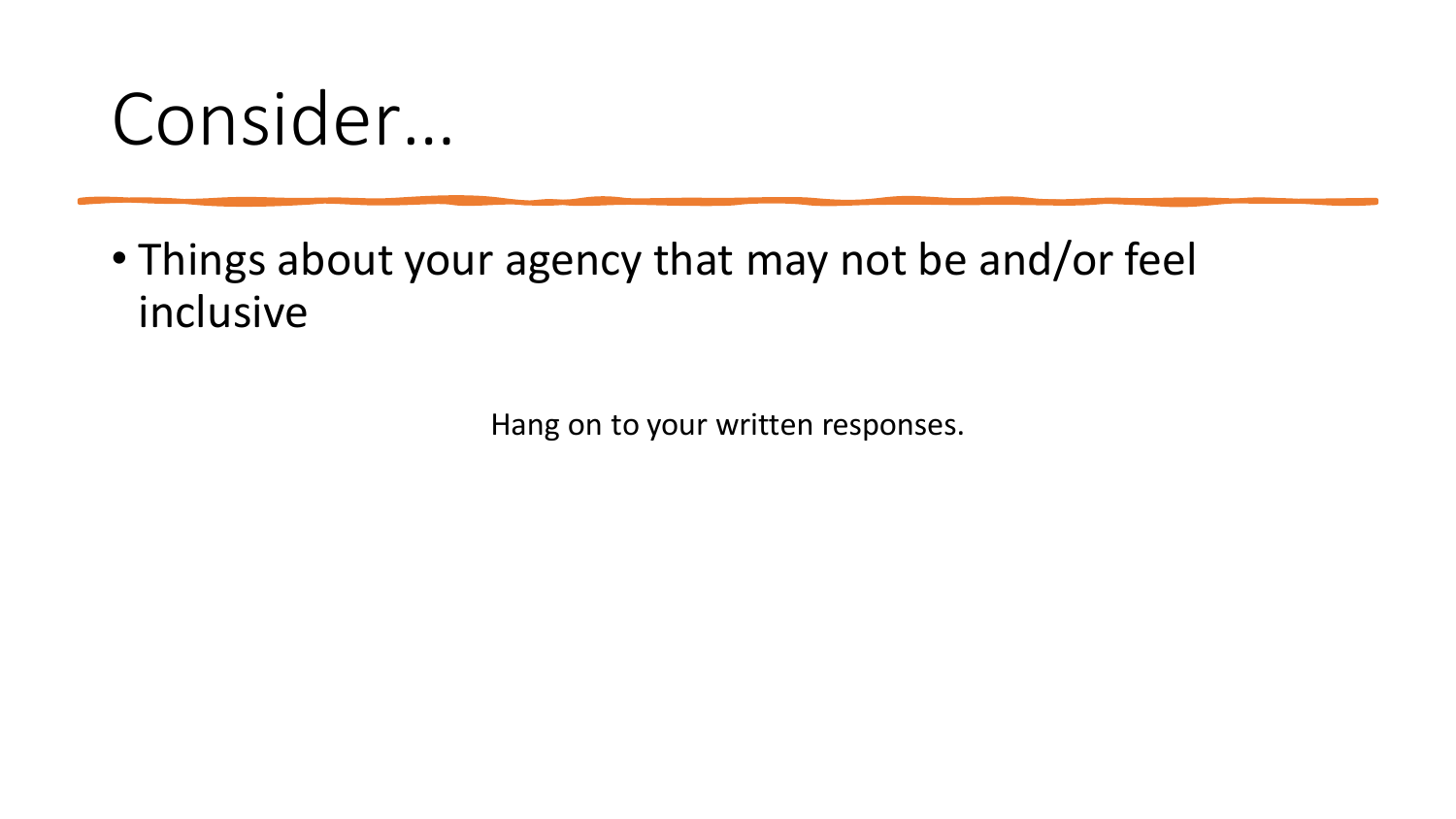### Common Mistakes

- Hiring an equity position then having the rest of the staff wash their hands of responsibility/self-education in this area
- Setting quotas
- Claiming to be invested in hiring a diverse workforce but not knowing how to talk about race, sexual orientation, disabilities, gender, etc.
- Trying to *only* change hearts and minds, rather than imparting non-negotiable policies
- Fear of conflict
- Feeling like this doesn't apply if you live in a mostly homogenous region
	- Actually more important because those who are marginalized, are more marginalized in homogenous geography
- Claiming DEIB is a focus but not having any funding dedicated to the efforts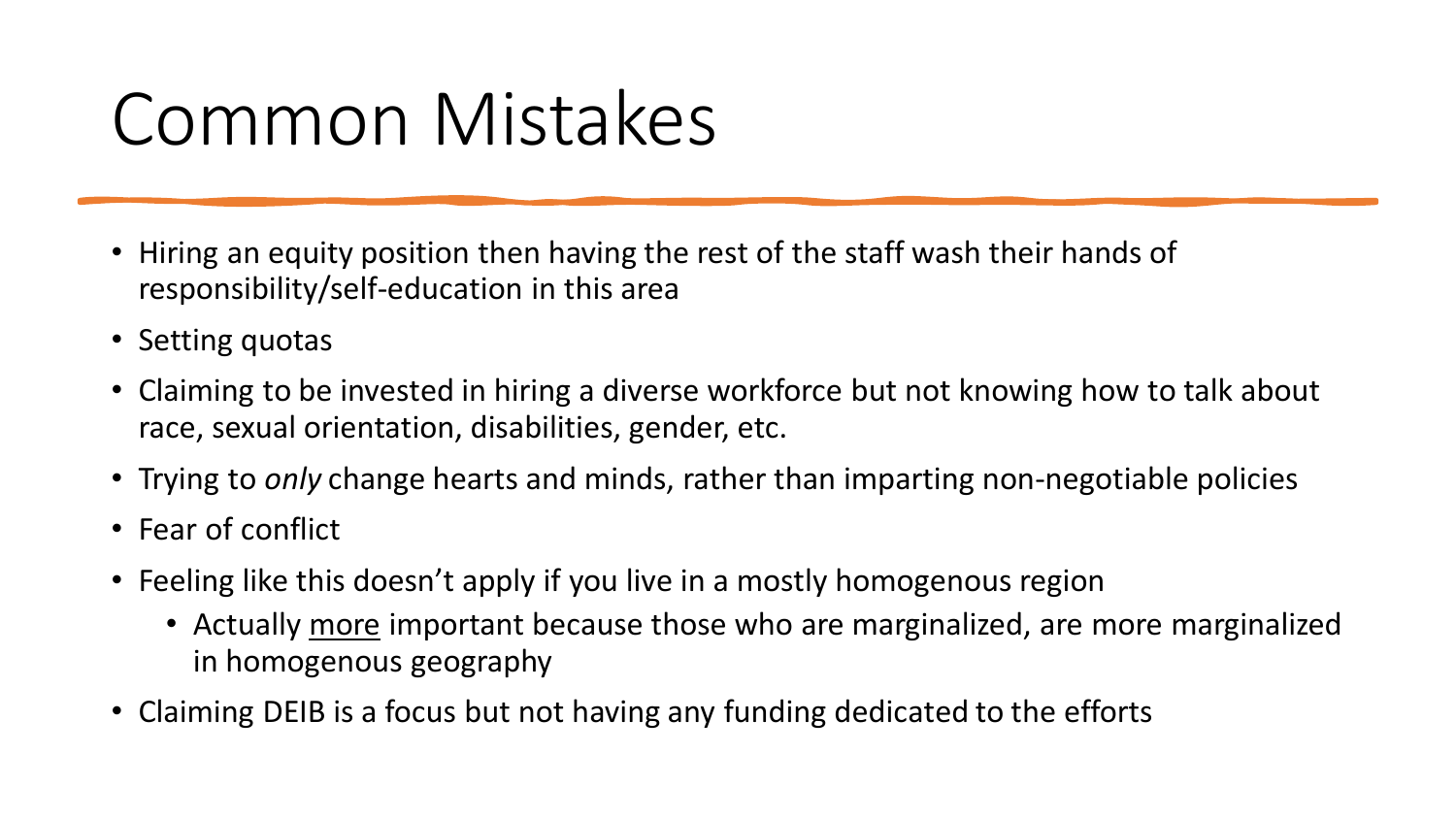# So, What Do We Do?

- Allow yourself space to be intentional
	- Breaks during the day for reflection
	- Time between meetings
- Focus areas
	- Agency culture/climate
	- Capacity building
	- Action

![](_page_14_Picture_8.jpeg)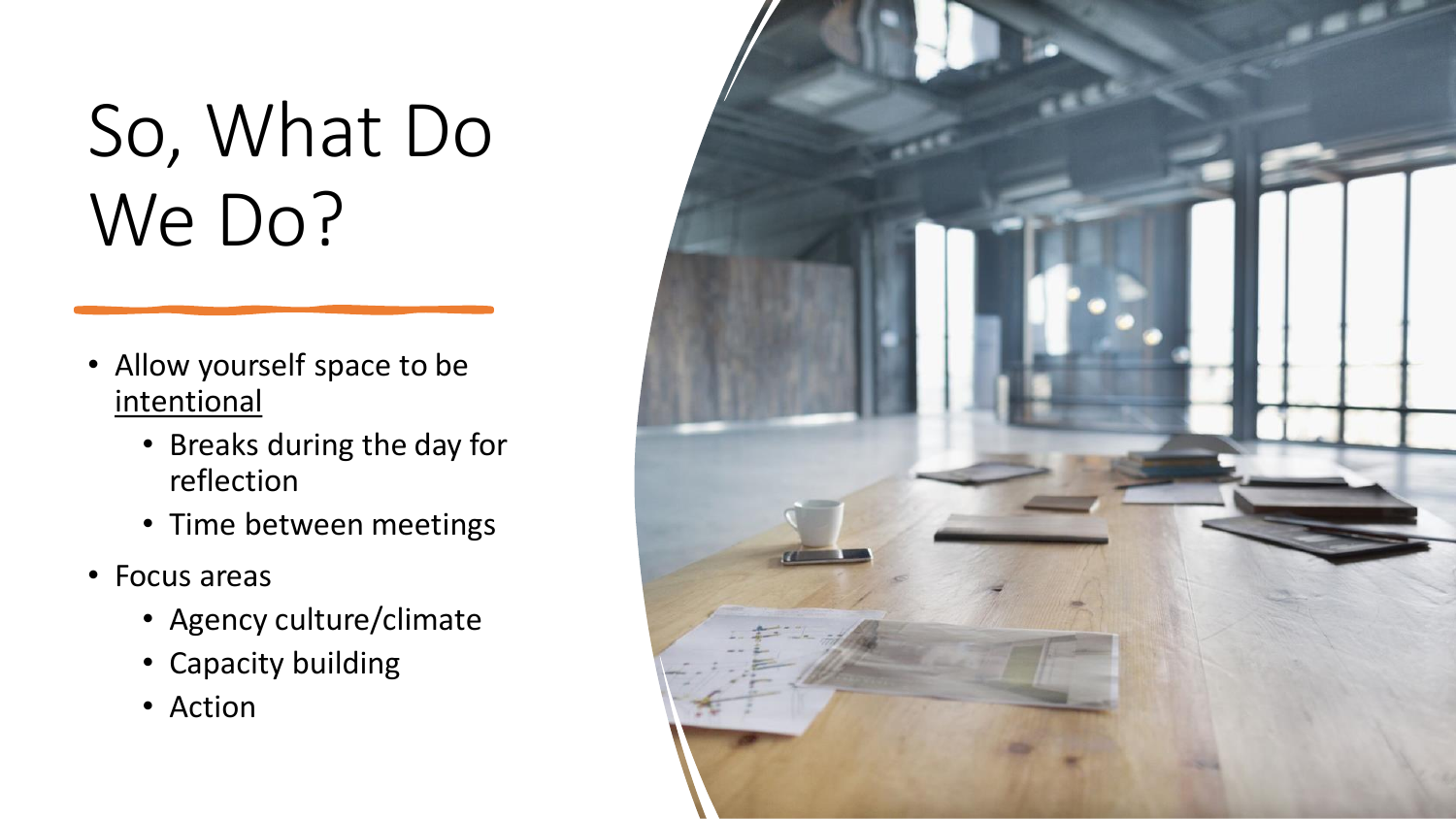#### Discuss…

- You are about to begin a new job
	- Wishlist of things you desire from your new employer (minus mission and benefits)
	- Things that might make you second guess your decision to accept the offer
- Why would someone want to work for your agency?
	- Outside of mission and benefits
- Things about your agency that may not be and/or feel inclusive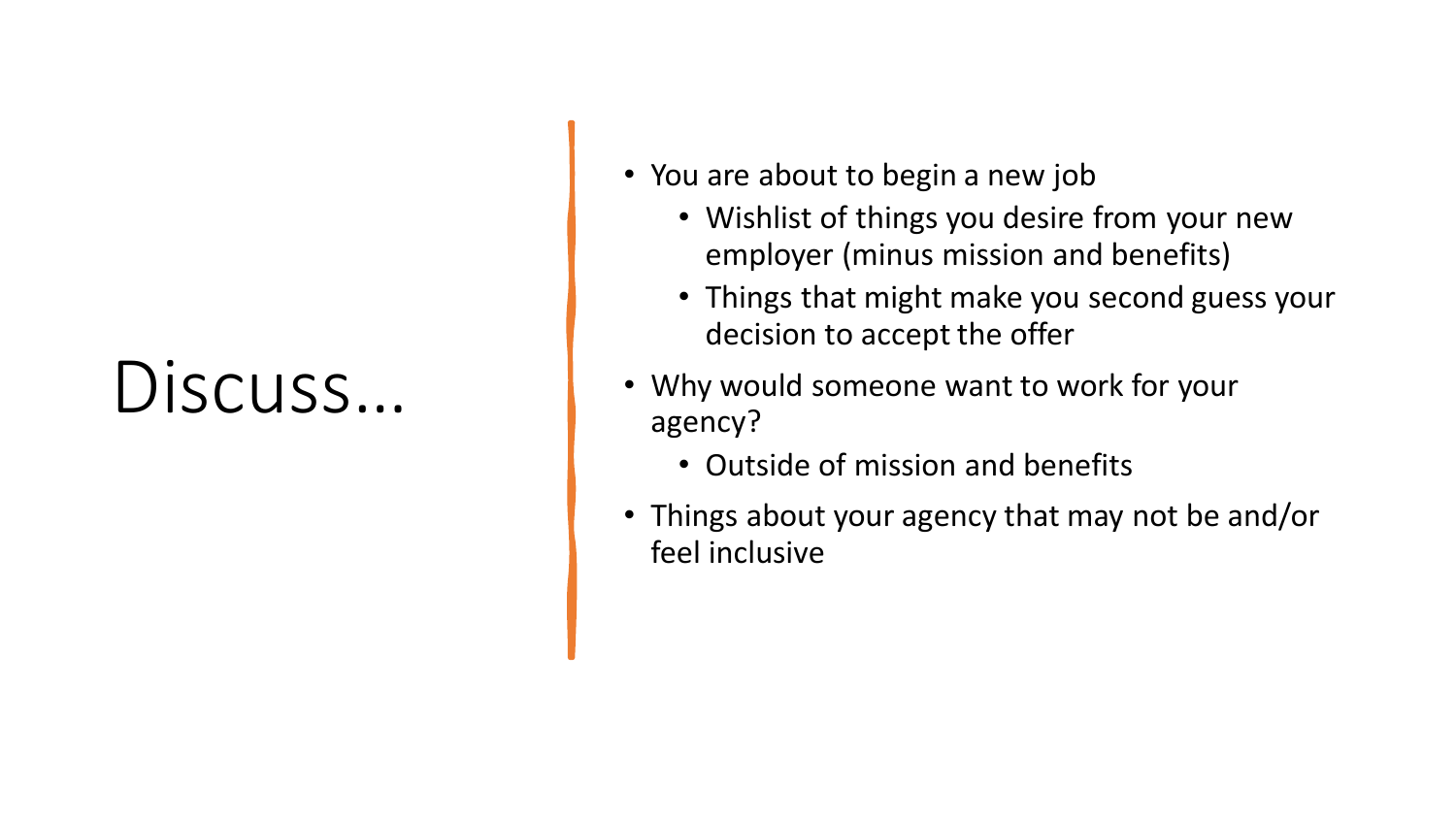# Agency Culture/Climate

- Everyone wants to be seen, valued, and heard
- Focus, don't exclude
	- Make it clear that your efforts are meant to unite, not divide
- What is it like for the least powerful person in the room?
	- How do you know that your perception is accurate?
- Tokenism
	- A person being hired to increase diversity, but often not being heard/valued as an integral part of the team
- How are instances of discrimination/microaggressions managed/tracked
- Is leadership modeling the language and behaviors we want to see?
	- Do you have a plan for areas that ALL staff should be well-versed in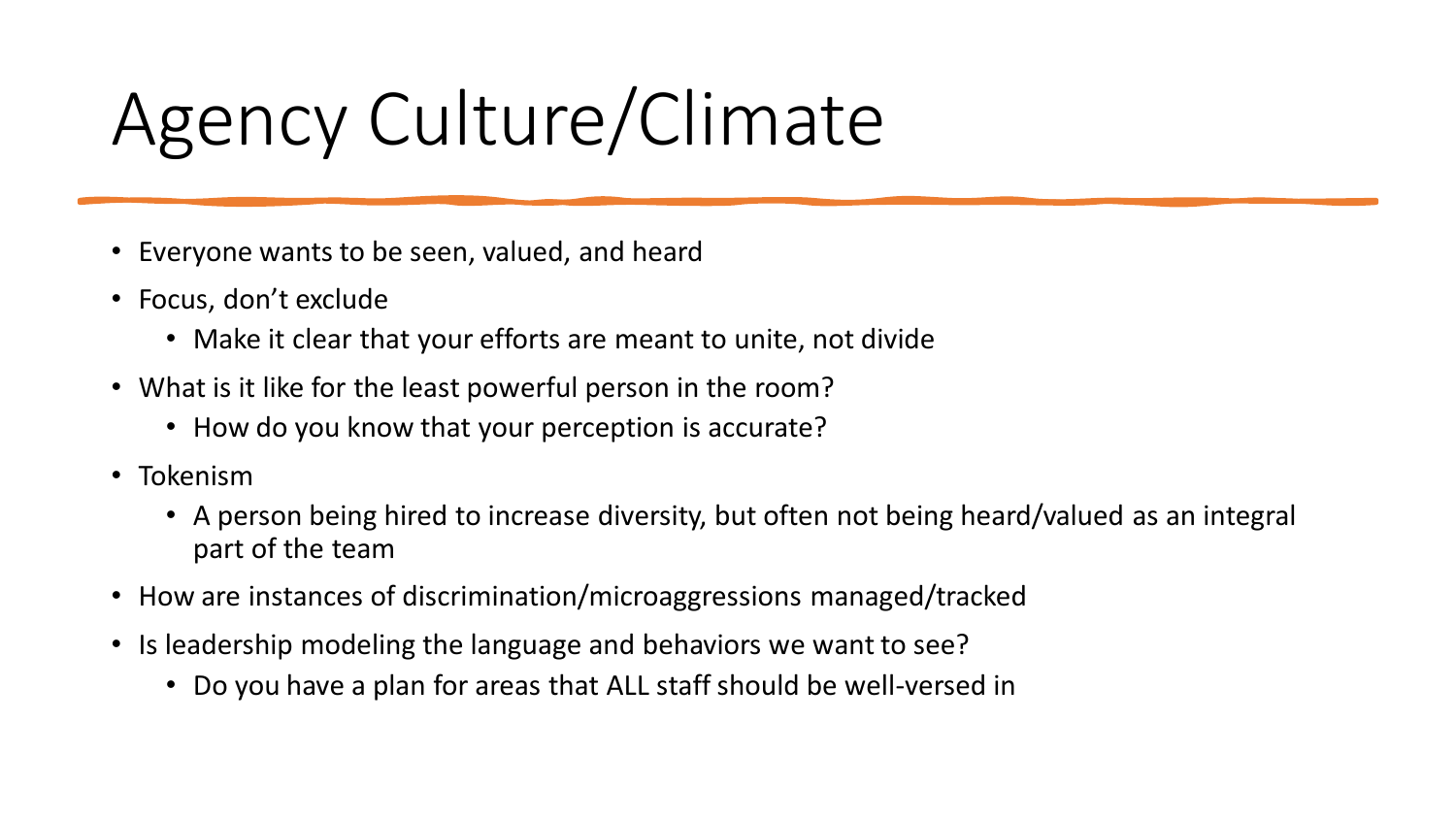# Capacity Building

- You must be data-driven to know if what you *think* you are doing is actually happening
	- Inclusion surveys 1-2x/year
	- Training on both cultural competency *and* cultural humility
	- Post-training evaluations
	- Focus groups
	- Teach about microaggressions- they happen ALL the time
- Connection with affinity groups in your area to help with recruitment
	- What affinity groups do you have close working relationships with?
	- Who is missing?
	- How might you get connected in a meaningful way?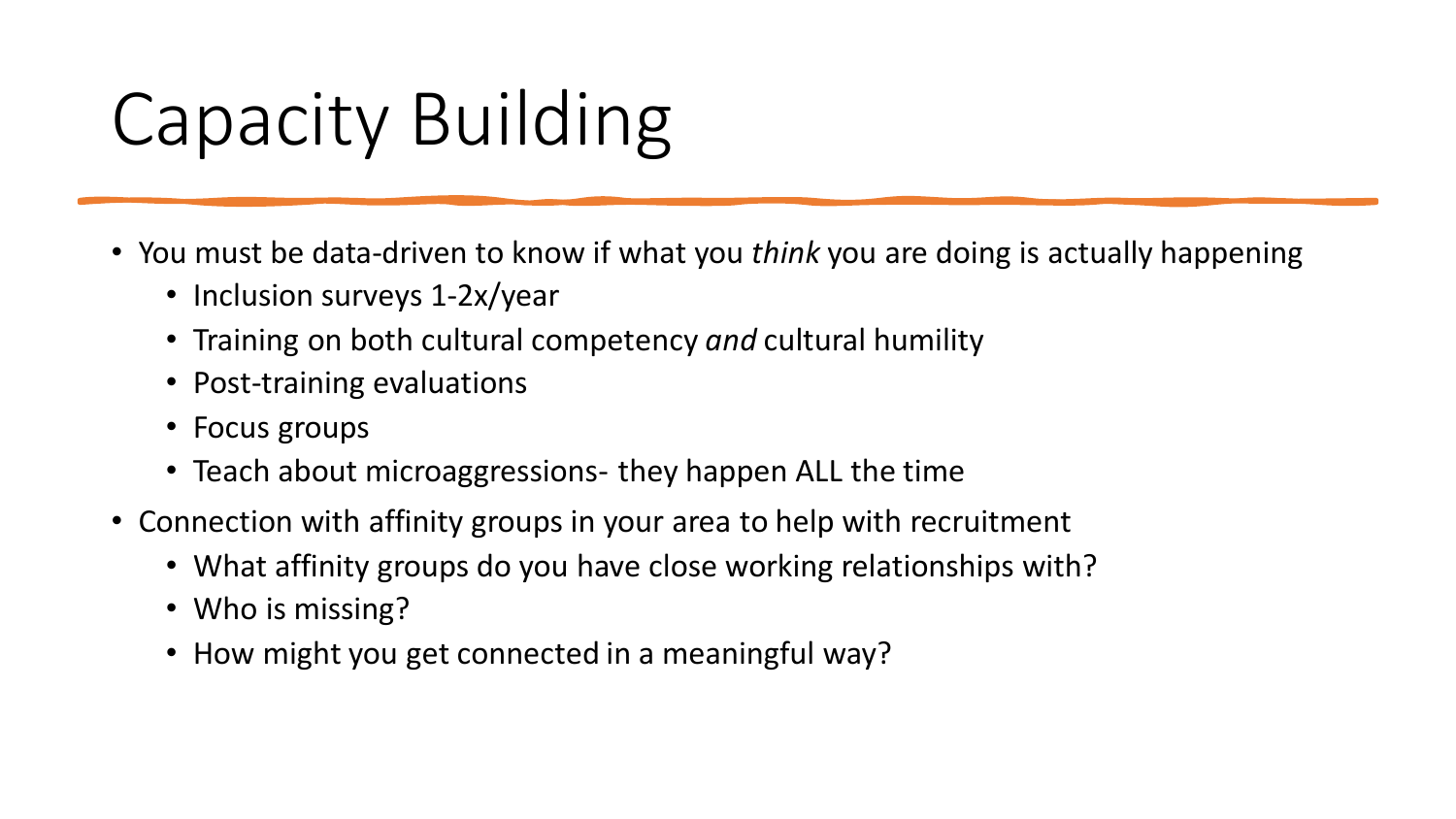# Action – Getting Their Attention

- Evaluate how you present to those outside your agency
	- Website
	- Social media platforms
- Messaging and storytelling
	- Be honest
- Be explicit
	- Reflect and acknowledge how you have been in the past and where you hope to grow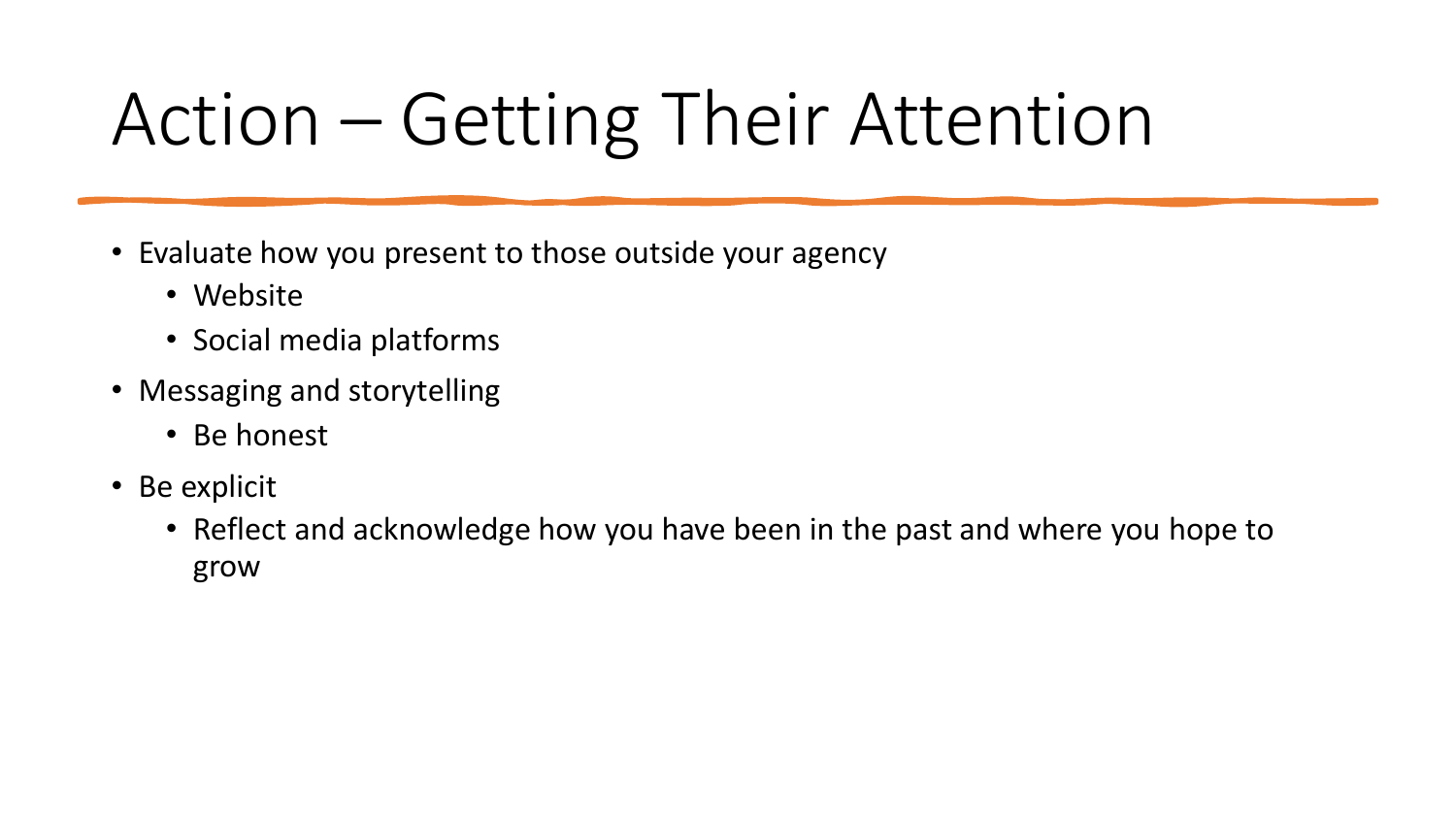## Action – Application/Interview

- Be explicit
	- Job descriptions that include a focus on DEIB as a part of the duties of every role
- Ask for pronouns
	- Signals that your agency is safe for the LGBTQIA+ population
- Don't assume that because a person is a member of minoritized groups that they have a career focus in this area:
	- Ex: A therapist who is openly trans may not want to be the person treating trans clients. But, they might! Create a way to ask about special interests rather than assuming.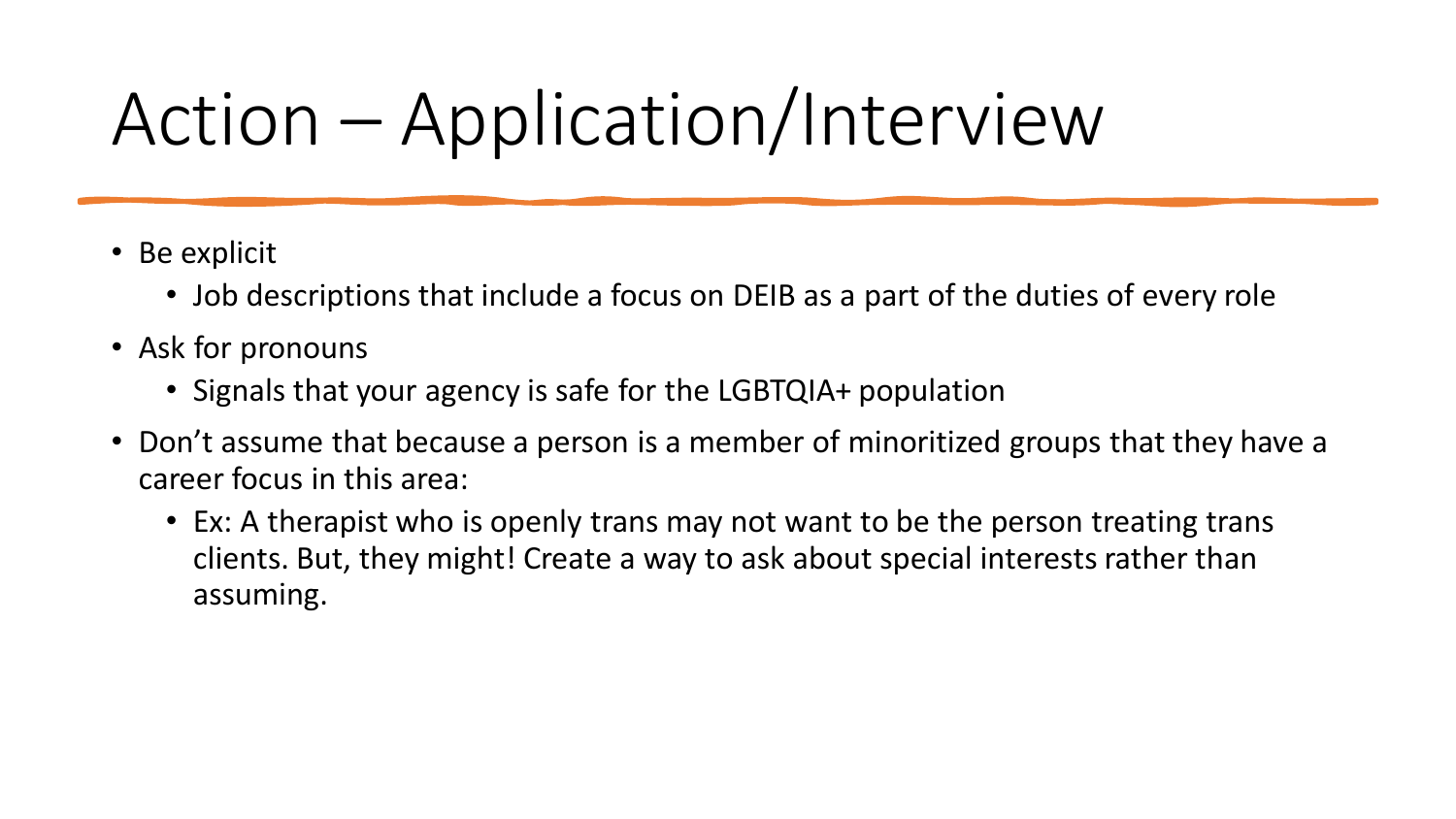#### Action – Interviewers

- Consider and strengthen the knowledge base of your hiring professionals
- Require that questions about cultural competency are asked in every interview AND that your team members know what a satisfactory response is
	- Every candidate should know basic concepts, have a baseline understanding, and be willing to learn more
	- [https://www.themuse.com/advice/diversity-inclusion-interview-questions-answers](https://www.themuse.com/advice/diversity-inclusion-interview-questions-answers-examples)[examples](https://www.themuse.com/advice/diversity-inclusion-interview-questions-answers-examples)
- Hiring committees with pre-agreed upon questions and equal scoring help combat bias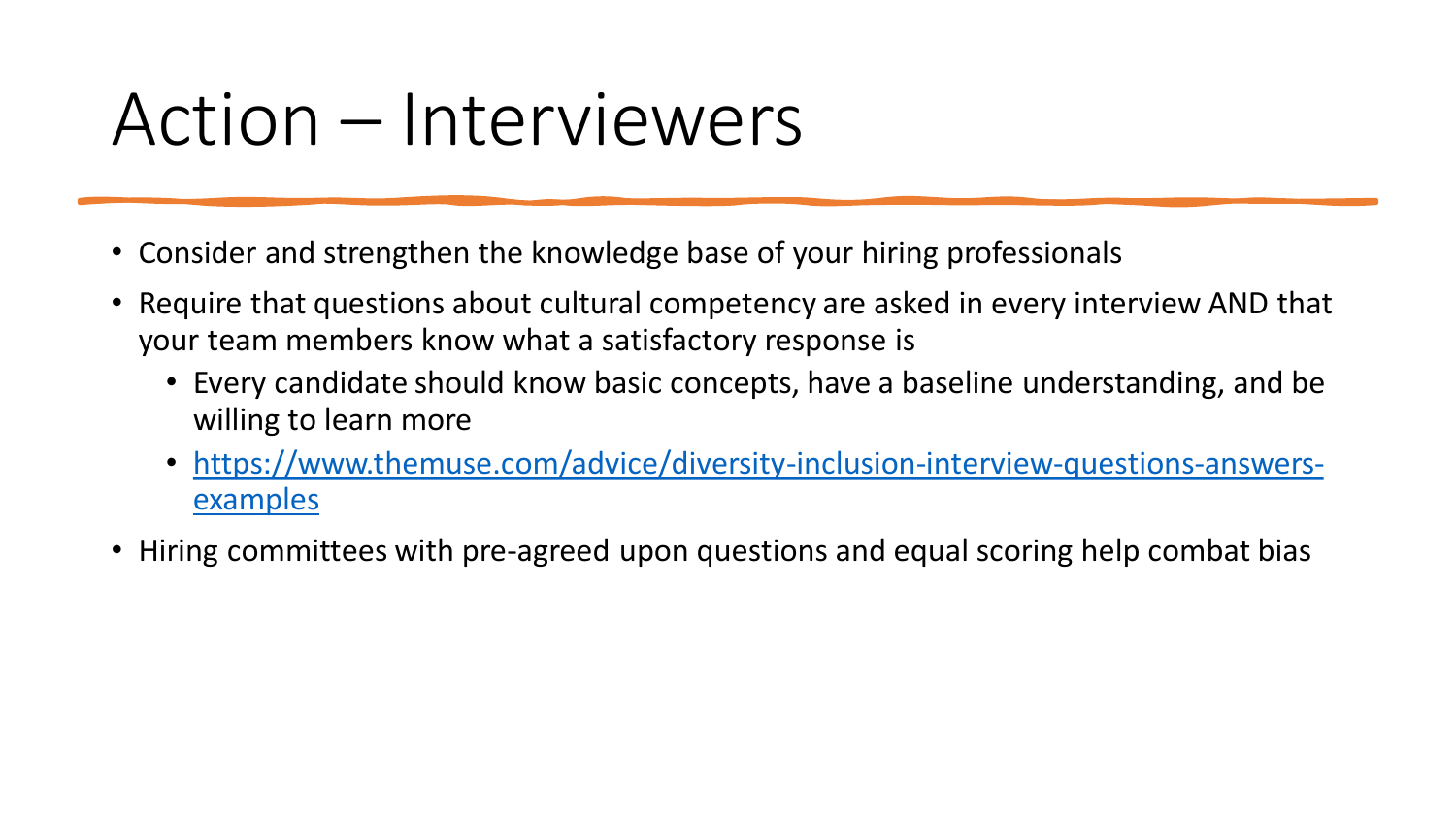#### On Silence

"We can learn to work and speak when we are afraid in the same way we have learned to work and speak when we are tired. For we have been socialized to respect fear more than our own needs for language and definition, and while we wait in silence for that final luxury of fearlessness, the weight of that silence will choke us.

The fact that we are here and that I speak these words is an attempt to break that silence and bridge some of those differences between us, for it is not difference which immobilizes us, but silence. And there are so many silences to be broken."

-Audre Lorde – The Transformation of Silence into Language and Action\*